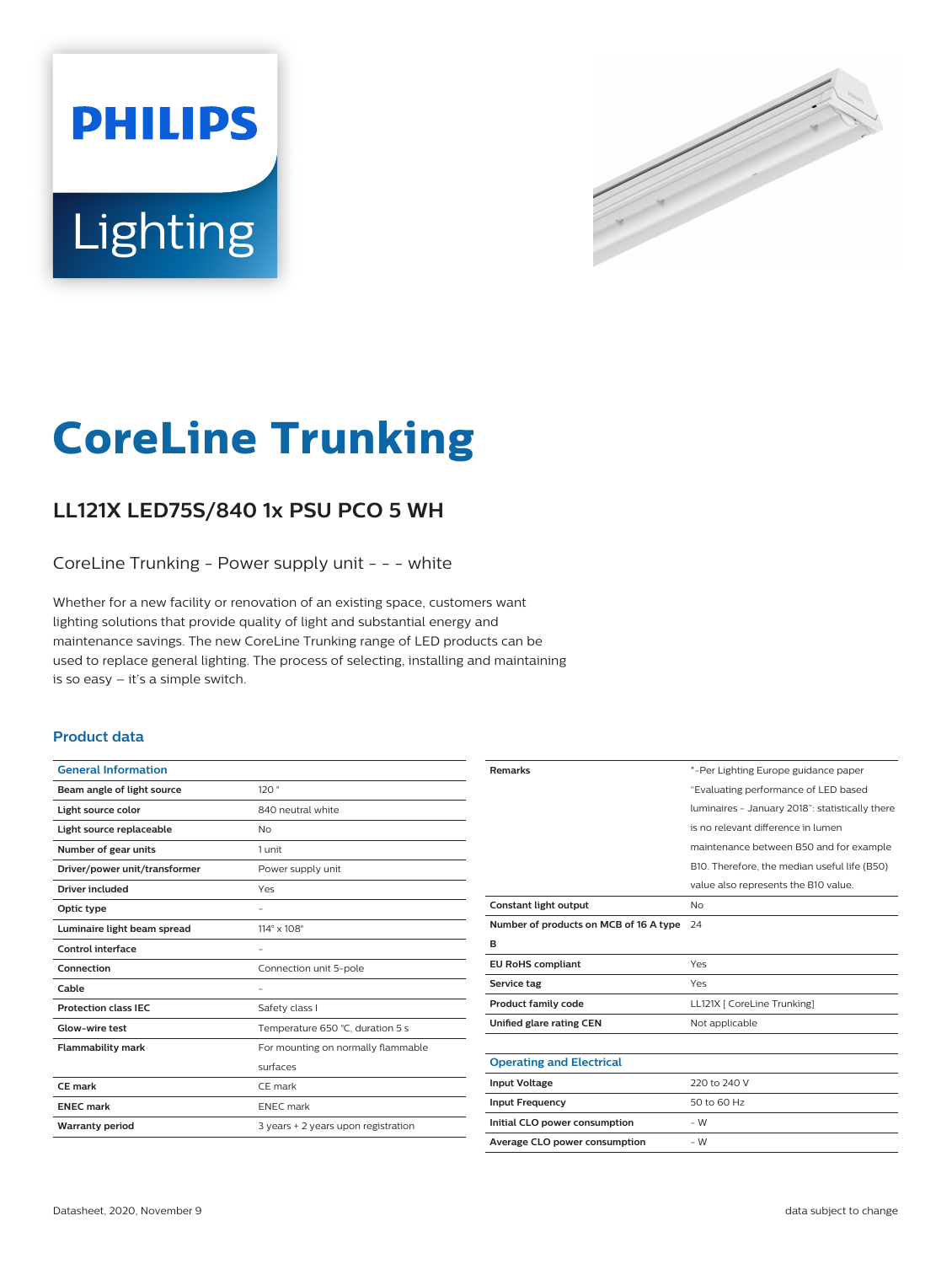## **CoreLine Trunking**

| Inrush current                      | 19 A                                    |
|-------------------------------------|-----------------------------------------|
| Inrush time                         | $0.28$ ms                               |
| Power Factor (Min)                  | 0.97                                    |
|                                     |                                         |
| <b>Controls and Dimming</b>         |                                         |
| Dimmable                            | <b>No</b>                               |
|                                     |                                         |
| <b>Mechanical and Housing</b>       |                                         |
| <b>Housing Material</b>             | Steel                                   |
| <b>Reflector material</b>           | $\overline{\phantom{0}}$                |
| Optic material                      | Polycarbonate                           |
| Optical cover/lens material         | Polycarbonate                           |
| <b>Fixation material</b>            | Steel                                   |
| Optical cover/lens finish           | Opal                                    |
| <b>Overall length</b>               | 1730 mm                                 |
| Overall width                       | 95 mm                                   |
| <b>Overall height</b>               | 58 mm                                   |
| Color                               | white                                   |
| Dimensions (Height x Width x Depth) | 58 x 95 x 1730 mm (2.3 x 3.7 x 68.1 in) |
|                                     |                                         |
| <b>Approval and Application</b>     |                                         |
| Ingress protection code             | IP20 [ Finger-protected]                |

**Mech. impact protection code** IK02 [ 0.2 J standard]

| Init. Color Rendering Index                   | ≥80                               |  |
|-----------------------------------------------|-----------------------------------|--|
| Initial chromaticity                          | (0.38, 0.38) SDCM <3              |  |
| Initial input power                           | 63W                               |  |
| Power consumption tolerance                   | $+/-10%$                          |  |
|                                               |                                   |  |
| <b>Over Time Performance (IEC Compliant)</b>  |                                   |  |
| Control gear failure rate at median useful 5% |                                   |  |
| life 50000 h                                  |                                   |  |
| Lumen maintenance at median useful            | 1.80                              |  |
| life* 50000 h                                 |                                   |  |
|                                               |                                   |  |
| <b>Application Conditions</b>                 |                                   |  |
| Ambient temperature range                     | +20 to +35 °C                     |  |
| Performance ambient temperature Tq            | 25 °C                             |  |
| Maximum dim level                             | Not applicable                    |  |
| Suitable for random switching                 | N <sub>o</sub>                    |  |
|                                               |                                   |  |
| <b>Product Data</b>                           |                                   |  |
| Full product code                             | 871869698768100                   |  |
| Order product name                            | LL121X LED75S/840 1x PSU PCO 5 WH |  |
| EAN/UPC - Product                             | 8718696987681                     |  |
| Order code                                    | 910925864544                      |  |
| Numerator - Quantity Per Pack                 | 1                                 |  |
| Numerator - Packs per outer box               | 1                                 |  |
| Material Nr. (12NC)                           | 910925864544                      |  |
| <b>Net Weight (Piece)</b>                     | 3.690 kg                          |  |
|                                               |                                   |  |



#### **Dimensional drawing**

**Initial Performance (IEC Compliant) Initial luminous flux (system flux)** 7500 lm **Luminous flux tolerance** +/-2% **Initial LED luminaire efficacy** 120 lm/W **Init. Corr. Color Temperature** 4000 K

 $\frac{1}{2}$ 

**CoreLine electr. units LL120X-LL122X**